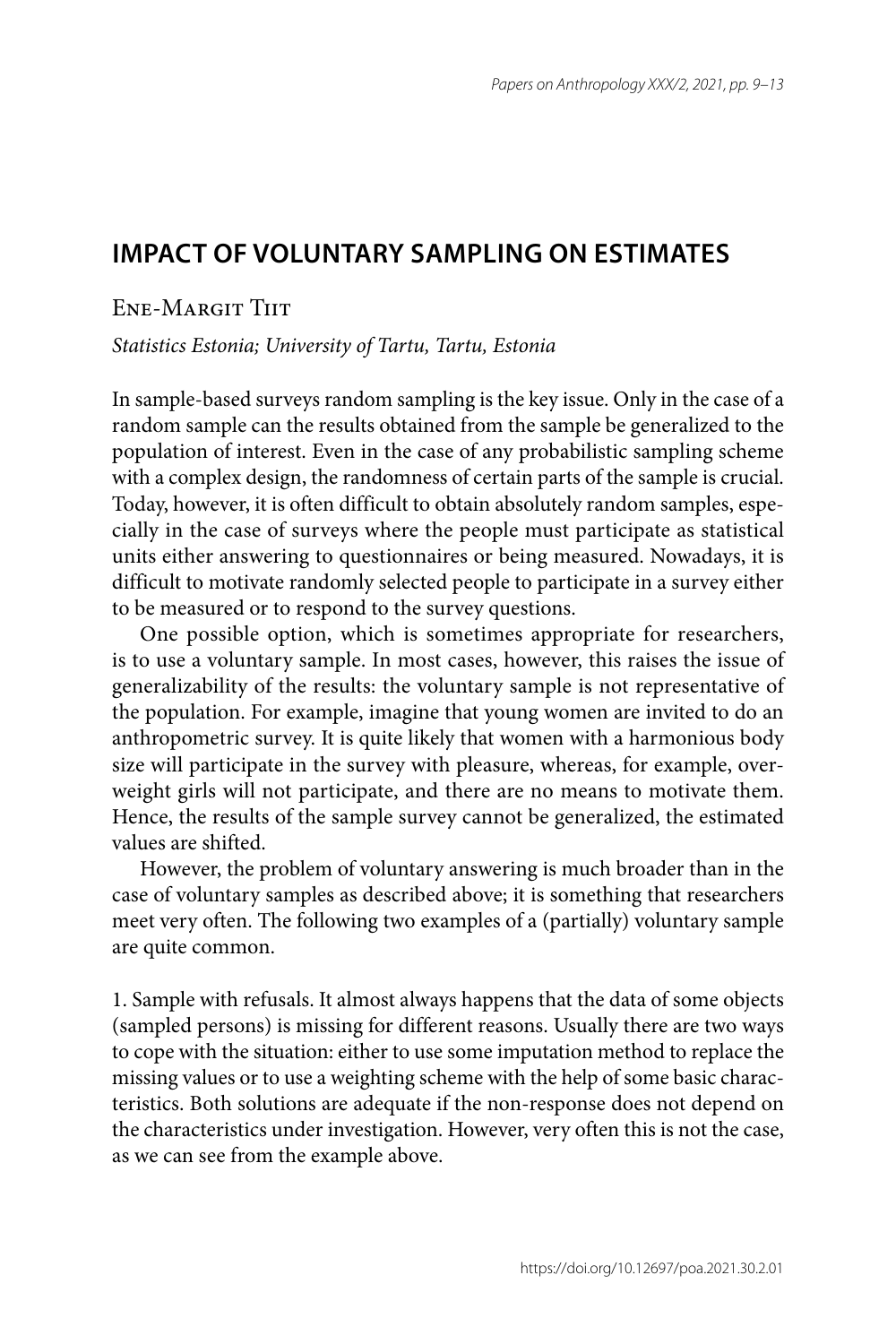2. In order to replace the non-response in the random sample, it has been supplemented by a voluntary sample, the distribution of which corresponds to the distribution of the non-response by some basic characteristics.

Both of these examples use the sample that is not random, and the parameter estimates and conclusions made using the samples may be skewed.

This article analyses situation 2 described above on the basis of theoretically constructed examples and demonstrates the dependence of the estimation bias on the ratio of parts of the sample.

In the case of sample surveys, sometimes a situation may arise that the researcher can use in addition to exactly designed (stratified random) sample *V* a set of additional measurement results (from the same population *P*) for which the sampling rule is unknown. Also, there is no reason to assume that this dataset is a random sample. We call this additional dataset *voluntary sample F*, the selection rule and distribution of which are unknown.

The researchers' question is – what to do with the so-called voluntary sample? In principle, three strategies can be implemented.

- 1. Only sample *V* is used.
- 2. Sample *F* will be used in the same way as sample *V*, thereby increasing the size of the original sample.
- 3. Both samples are used but weighed differently.

In the first case, it is a waste of the data collected (accumulated), but the variance and bias of the estimate correspond exactly to the original plan. For the second and the third strategy options, the possible bias and variance of the estimates calculated need to be assessed in order to decide which strategy can give the optimal results. Obviously, this depends on both samples' volumes and distributions.

Assume that the aim of the study is to estimate the mean  $EX = m$  of variable *X.* For the sake of simplicity, we assume that the variance of *X* is the same in all samples,  $D(X) = s^2$ .

Let the population size be  $\#(P) = N$  and let the sample sizes be  $\#(V) = n$  and  $#(F) = v$ , respectively.

In general, the conditional mean  $a = E(X|X \in F)$  of variable X in sample F differs from the population mean *m* of *X.*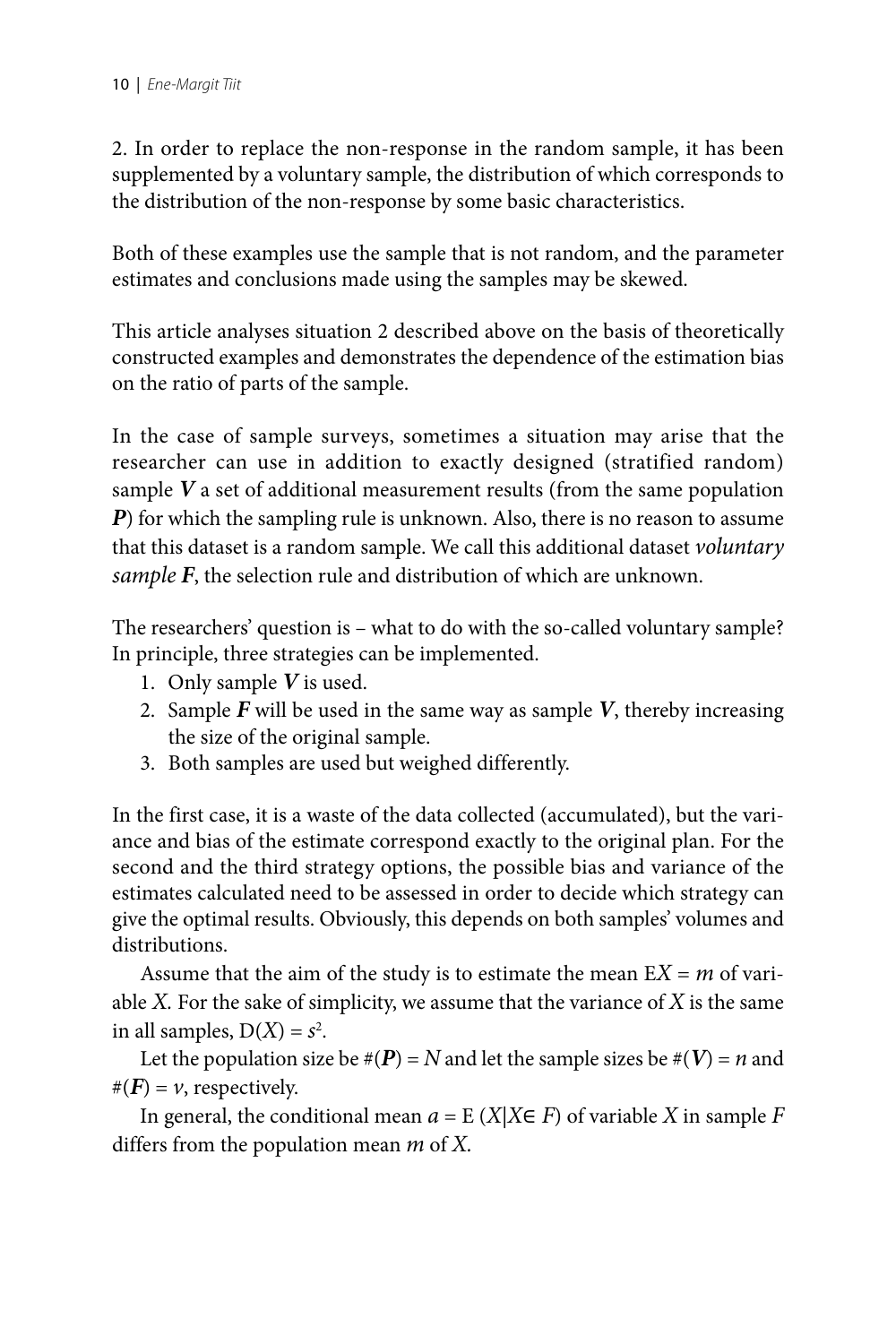Assume that the population consists of layers  $P_k$ ,  $k = 1, ..., K$  with sizes  $N_k$ , respectively, and the layers have conditional mean values according to  $m_k = E(X|X \in P_k)$ , where

$$
E\sum_{k=1}^K \frac{N_k}{N} m_k = m.
$$

Sample V consists of subsamples  $V_k$  belonging to strata  $P_k$ , with sizes  $n_k$ ,  $k =$  $1, \ldots, K$ , respectively.

For the first strategy, the sample is assumed to be layer-weighted, where the weights  $l_k^1$  are determined by the standard rule

$$
l_k^1 = \frac{N_k}{n_k}
$$

and mean value  $m(1)$  is unbiased.

In the second strategy, the numbers of voluntary observations in layer  $k$ are of size  $v_k$ , respectively, but the rule for selecting objects is unknown. For the sake of simplicity, we assume that volunteers are not included in sample V (this assumption is not restrictive, as it is always possible to use set  $V - F$ instead  $V$  in calculations). Then, in layer  $k$  of the sample, the total number of observations is  $n_k + \nu_k$ . If the observations of both samples are considered to be equivalent, the weights

$$
l_k^2 = \frac{N_k}{n_k + v_k}
$$

should be used to calculate the estimates. However, since sample  $F$  is not random, the standard weighting does not warrant unbiased estimate and in the case of using the second strategy, the bias of the estimated mean  $m(2)$  is  $b(2) = \frac{v(a-m)}{n+v}$ .

In the case of the third strategy, it is reasonable to assume that the points from sample  $F$  represent themselves only and, as it follows, their weights equal to one. In this case, the size of the population to be estimated is  $N-v$  and the weights will have the following form:

$$
\begin{cases}\n l_k^3 = \frac{N_k - v_{k'}}{n_k}, & \text{if } x \in V, \\
l_k^3 = 1, & \text{if } x \in F.\n\end{cases}
$$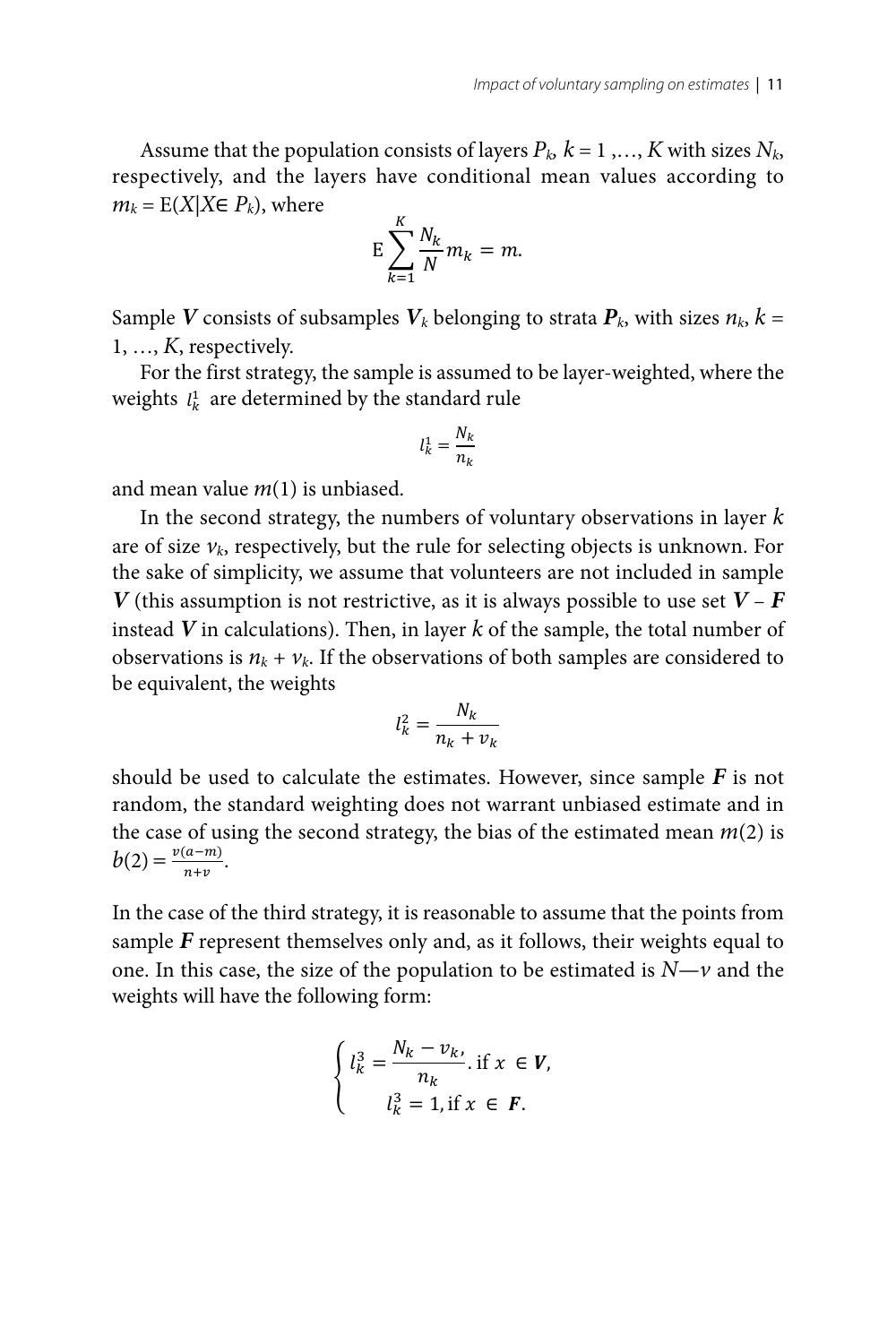In general, the estimate of mean  $m(3)$  is in this case not unbiased, but the estimated bias  $b(3) = \frac{v(a-m)}{N}$  $\frac{f(x+h)}{N}$  is rather small in the case of large *N* and moderate size  $\nu$  of sample  $\vec{F}$ .

When using different strategies, the variation of estimates also differs. A rough estimation is that, in the case of the second strategy, the variation of estimate decreases  $\frac{n+v}{r}$  times, in the case of the strategy,  $-\frac{N}{N-r}$  times.  $\overline{u}$  $-\frac{N}{N-\nu}$  times.

Example. The impact of a voluntary sample having a different mean in the case of different sample and population sizes.

Let the population size be *N* and there exist two samples – the designed sample of size *n* and the voluntary sample of size *v*. Assume that the aim of the survey is to estimate variable *X* having mean *m* and variance 1. The sample mean of the first sample is, by definition, *m*, but in the case of a voluntary sample, the sample mean *a* is different, assume that the difference is 1.

In Table 1 the biases and standard errors of estimates are calculated for strategies 1, 2 and 3.

|                             |                  |                  |                                      | <b>Bias</b> |                               |               | <b>Standard error</b> |                    |                      |
|-----------------------------|------------------|------------------|--------------------------------------|-------------|-------------------------------|---------------|-----------------------|--------------------|----------------------|
| <b>Population</b><br>size N | Sample<br>size n | Sample<br>size v | <b>Difference</b><br>of means<br>a-m | Strategy    | $\mathbf{\Omega}$<br>Strategy | w<br>Strategy | Strategy              | $\sim$<br>Strategy | w<br><b>Strategy</b> |
| 1000                        | 100              | 10               | 1                                    | 0           | 0.09                          | 0.01          | 0.1                   | 0.095              | 0.099                |
| 1000                        | 100              | 100              | 1                                    | 0           | 0.50                          | 0.1           | 0.1                   | 0.071              | 0.095                |
| 1000                        | 100              | 500              | 1                                    | 0           | 0.83                          | 0.5           | 0.1                   | 0.041              | 0.071                |
| 10 000                      | 2000             | 100              | 1                                    | $\mathbf 0$ | 0.05                          | 0.01          | 0.022                 | 0.022              | 0.022                |
| 10 000                      | 2000             | 1000             | 1                                    | 0           | 0.33                          | 0.1           | 0.022                 | 0.018              | 0.021                |
| 10 000                      | 2000             | 5000             | 1                                    | 0           | 0.71                          | 0.5           | 0.022                 | 0.012              | 0.016                |

**Table 1.** Using a combination of a random and a voluntary sample of different sizes for estimation.

It is well-known that, when assessing the results, it is important to notice that from the bias of the estimated parameter follows, in general, an erroneous conclusion, while the bias or increase of the standard error means only somewhat wider confidence limits, but no error in conclusion.

From Table 1, it follows that, when considering the bias, then in all sample sizes the best result is gained using strategy 1 – that is, not to use voluntary sampling.

Comparing strategies 2 and 3, it is evident that in all cases strategy 3 gives better results than strategy 2, that means, when volunteers are used, they must